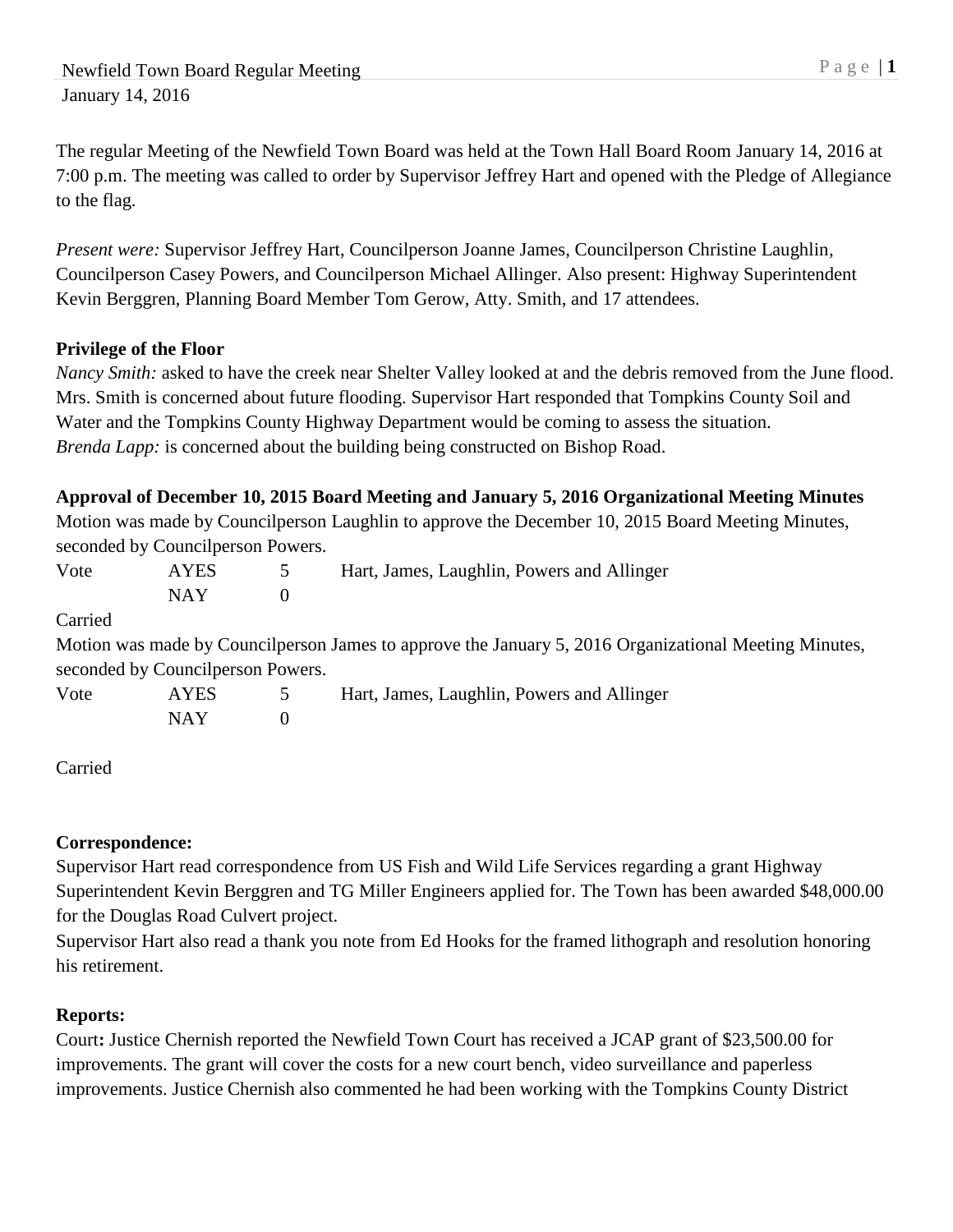Attorney office and an agreement has been reached to continue 2 pretrial days a month in the Newfield Town Court. Justice Chernish also commented on the project to eliminate creating more paper records in the court. *Highway*: Highway Superintendent Kevin Berggren reported that the highway department last month had been bringing in sand and working on equipment. Superintendent Berggren will be meeting with the ITCDC regarding attaining grants for the Main Street and Connecticut Hill Road culvert replacements. The new plow truck conversion should be done by the end of the week. A new pick up and dump truck will need to be replaced.

*Water Sewer*: Highway Superintendent Berggren reported that the pipes in the well house have been scraped and repainted. Supervisor Hart also commented he had recently toured the water and sewer districts. He commented that the roof of the Shelter Valley Pump house needs to be replaced.

*Planning Board:* Planning Board Member Tom Gerow reported a fourth Planning Board Member had been appointed Diana Bryant, and that a resignation had been received from Renee Borgella. A contract had been signed with the George Frantz and Associates for help with the land use planning, tools, goals for education of the Planning Board, Town Board and Newfield residents.

*Code Enforcement*: Code Enforcement Officer Bill Baker was absent. Supervisor Hart reported a building permit had been issued to AWS for a truck washing bay after they had met specified criteria.

*Recreation*: Recreation Director Reid Hoskins was absent. Supervisor Hart read his report.

*Tompkins County Legislature Report*: Newfield Representative David McKenna was absent.

*Supervisor*: Supervisor Hart reported on his inspection of the water and sewer, inspection of the Shelter Valley area, and the resignation of Planning Board member Renee Borgella.

# **Old Business**

## *Dan Walker- Water Tower Update*

Mr. Walker from La Bella Engineers reported the Van Kirk and Trumbull Corners Road tower sites progress. The field survey had been completed and the project was in the final design phase. An upgrade of 10 inch pipe has been recommended for fire flow capacity upgrade from the Van Kirk Road site to Main Street as part of the construction project. Mr. Walker stated a review of the project contract documents at the February 11 Town Board Meeting, awarding of the contract would be at the April 14<sup>th</sup>. Board Meeting.

# *Discussion and Approval of Resolution No. 6-2016- corrections of 2016 Annual Authorizations* Supervisor Hart read the corrections to the 2016 Annual Authorizations.

Motion was made by Councilperson James to approve the corrections to the 2016 Annual Authorizations, seconded by Councilperson Powers.

## **RESOLUTION NO. 6-2016**

WHEREAS there were some penny discretions in the original Annual Authorizations for 2016 for wages paid and

WHEREAS these amounts were corrected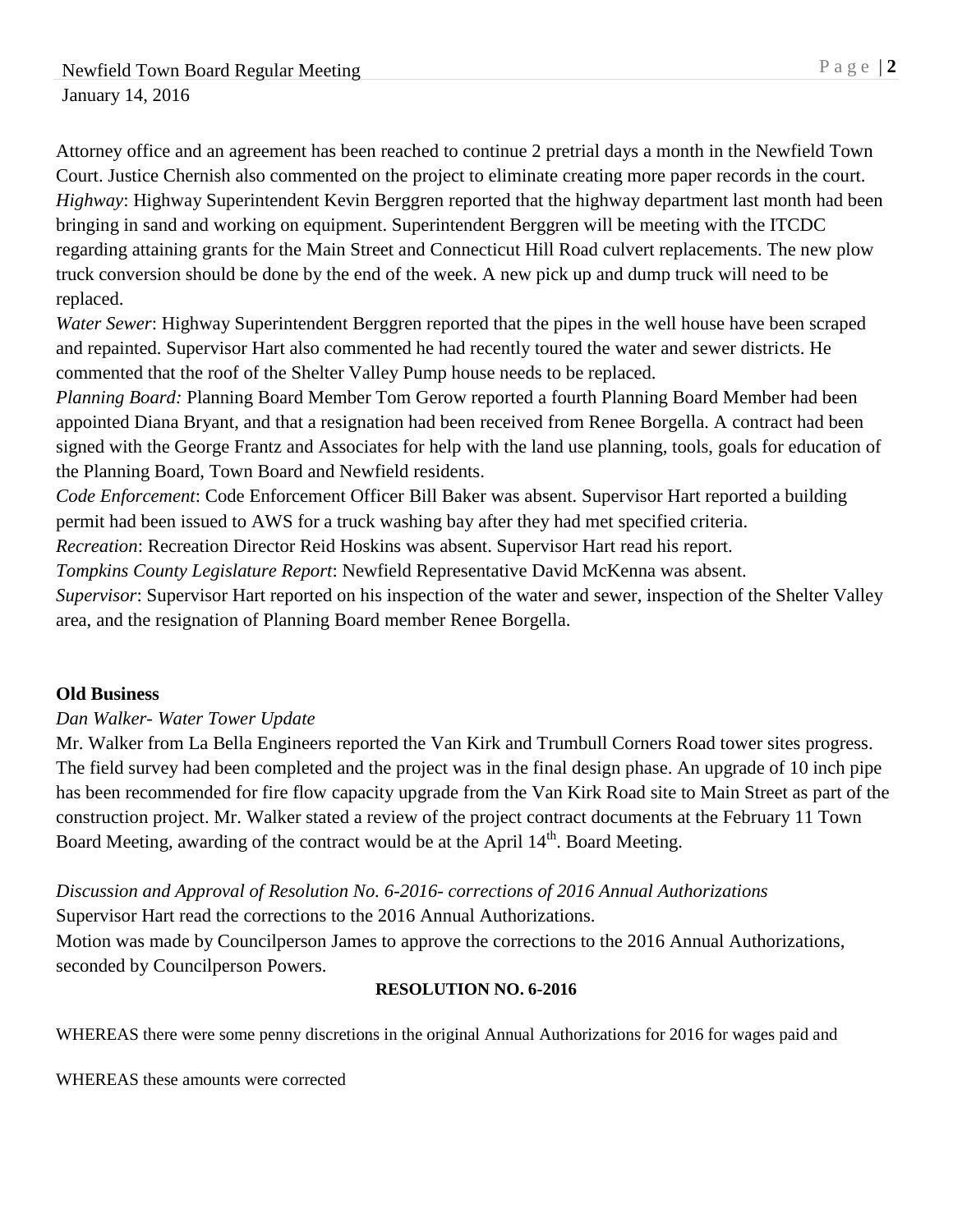THEREFORE be it resolved the Board approves the newly corrected Annual Authorizations for 2016.

## ANNUAL AUTHORIZATIONS

- 1. Official meeting dates for the Town Board Business Meetings will the second Thursday of each month at 7:00PM, Regular Board Meetings, if needed, will be held on the fourth Thursday at 7:00PM.
- 2. Town officials will be reimbursed for all necessary expenses when on Town Business. Mileage rate for use of personal vehicles to be set at .54 cents per mile.
- 3. Highway Department workers, Deputy Highway Superintendent, Deputy Clerk and Bookkeeper shall be paid weekly. Elected officials and all other Town employees shall be paid Bi-weekly every other Friday starting January 2016.
- 4. The Highway Dept. is authorized to perform in-kind services for the Newfield School District, fuel costs shall be reimbursed by the District to the Town.
- 5. Highway Superintendent to purchase salt, gas, diesel fuel, and tires on state or county bid.
- 6. The Town Clerk shall submit for payment all time sensitive recurring expenses, such as utility bills, if payable due date is prior to the regular monthly Board Meeting. These paid bills to be included in the Monthly Abstract.
- 7. Bill Baker is appointed Enforcement Officer at \$18.40 per hour not to exceed \$20,000.00.
- 8. Water and Sewer Billing Clerk shall be Karen Kenerson at an annual salary of \$1,611.00 per year.
- 9. Tax Collector shall be Karen Kenerson.
- 10. Youth Recreation Director shall be Reid Hoskins and shall be paid \$14.96 per hour not to exceed \$11,700.00.
- 11. Water/Sewer Supervisor will be Kevin Berggren at \$15,330.00 per year.
- 12. Christine Wright shall provide cleaning services at an annual rate of \$3,000.00.
- 13. The Court Clerk shall be paid \$13.50 per hour not to exceed \$15,300.00.
- 14. Jenny Rumsey shall be appointed the School Crossing Guard at an hourly rate of \$9.18 per hour not to exceed \$3,536.00.
- 15. The Deputy Town Clerk shall be paid \$14.19 per hour not to exceed \$19,695.00.
- 16. The Supervisor's Bookkeeper shall be paid \$19.63 per hour not to exceed \$15,000.00.
- 17. The Supervisor's Secretary shall be paid \$13.59 per hour not to exceed \$4,000.00.
- 18. Highway Superintendent's Secretary shall be paid \$13.59 per hour not to exceed \$3,270.00
- 19. Bookkeeper to be in charge of employee's benefits including writing notification to employees in respect to NYS Retirement System.
- 20. Alan Chaffee to be the Town Historian
- 21. The Town Clerk shall record and keep minutes to all Board Business and Regular meetings.
- 22. Deputy Town Supervisor shall be Councilperson Christine Laughlin with check signing privileges for all accounts in the absence of the Town Supervisor.

AYES 5 Hart, James, Laughlin, Powers and Allinger

 $NAY$  0

Carried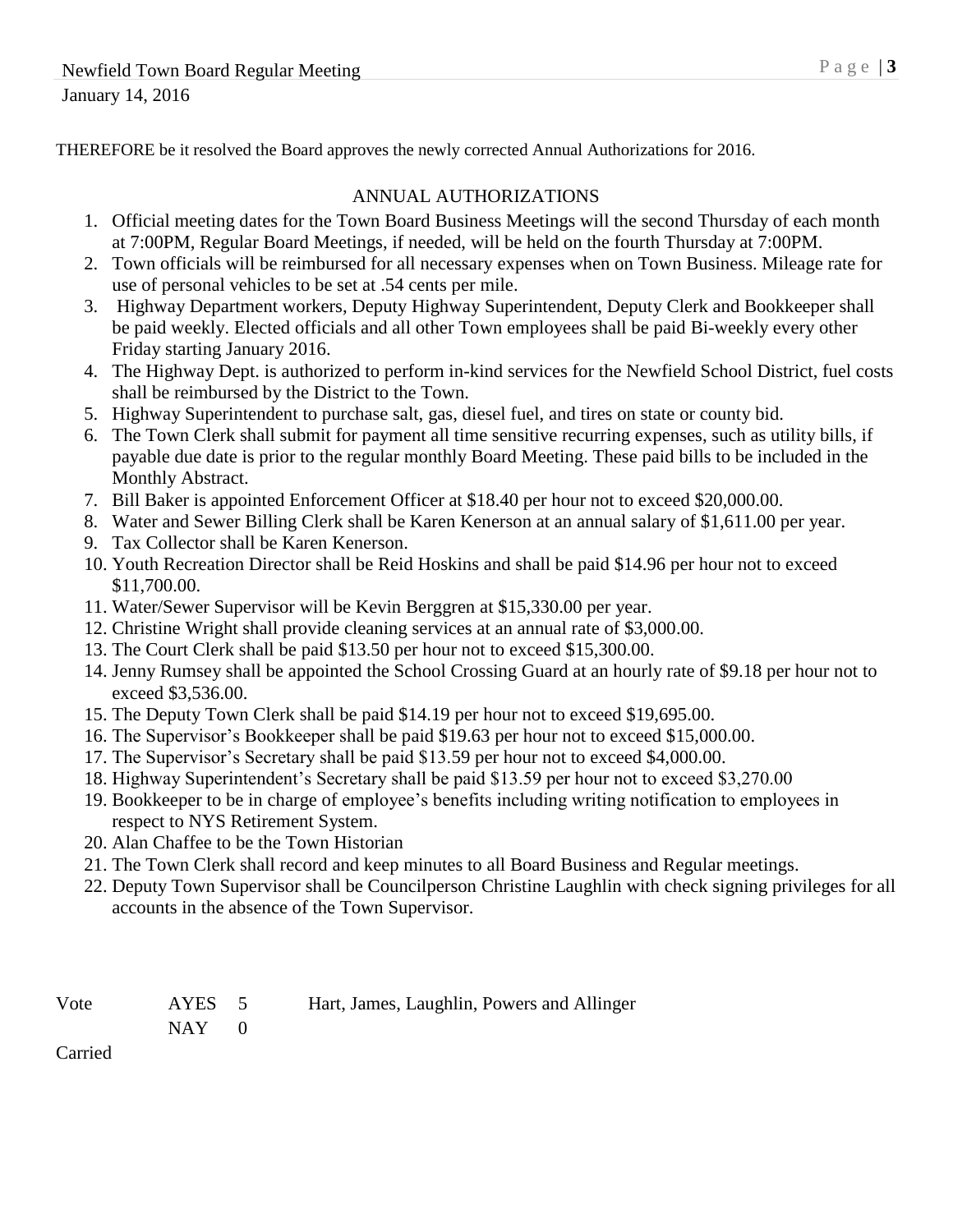#### **New Business**

Supervisor Hart asked to have two additions to New Business: Harris Beach Retainer Contract and the acceptance of Renee Borgella's resignation from the Newfield Planning Board.

# *Discussion and approval for the Town Supervisor to sign the Agreement between Gadabout Transportation Services, Inc and the Town of Newfield*

Motion was made by Councilperson Laughlin to approve the Supervisor to sign the agreement between Gadabout Transportation Services, Inc and the Town of Newfield, seconded by Councilperson Powers.

| Vote | AYES 5    | Hart, James, Laughlin, Powers and Allinger |
|------|-----------|--------------------------------------------|
|      | $NAY = 0$ |                                            |

Carried

*Discussion and approval for the Town Supervisor to sign the Agreement between the Town of Newfield and NICE*

Motion was made by Councilperson Laughlin to approve the Supervisor to sign the agreement between the Town of Newfield and NICE, seconded by Councilperson Allinger.

| Vote | AYES 5 | Hart, James, Laughlin, Powers and Allinger |
|------|--------|--------------------------------------------|
|      | NAY 1  |                                            |

Carried

*Discussion and approval for the Town Supervisor to sign the agreement between the Town of Newfield and the Senior Citizens Program*

Motion was made by Councilperson James to approve the Supervisor to sign the agreement between the Town of Newfield and Senior Citizen Program, seconded by Councilperson Powers.

| Vote | AYES 5  | Hart, James, Laughlin, Powers and Allinger |
|------|---------|--------------------------------------------|
|      | $NAY$ 0 |                                            |

Carried

*Discussion and approval for the Town Supervisor to sign the Agreement between the Town of Newfield and Better Housing for Tompkins County, Inc. "In Lieu of Taxes" for the Garden Apartments*.

Motion was made by Councilperson James to approve the Supervisor to sign the agreement between the Town of Newfield and Better Housing of Tompkins County, Inc, seconded by Councilperson Powers.

| Vote | AYES 5  | Hart, James, Laughlin, Powers and Allinger |
|------|---------|--------------------------------------------|
|      | $NAY$ 0 |                                            |

Carried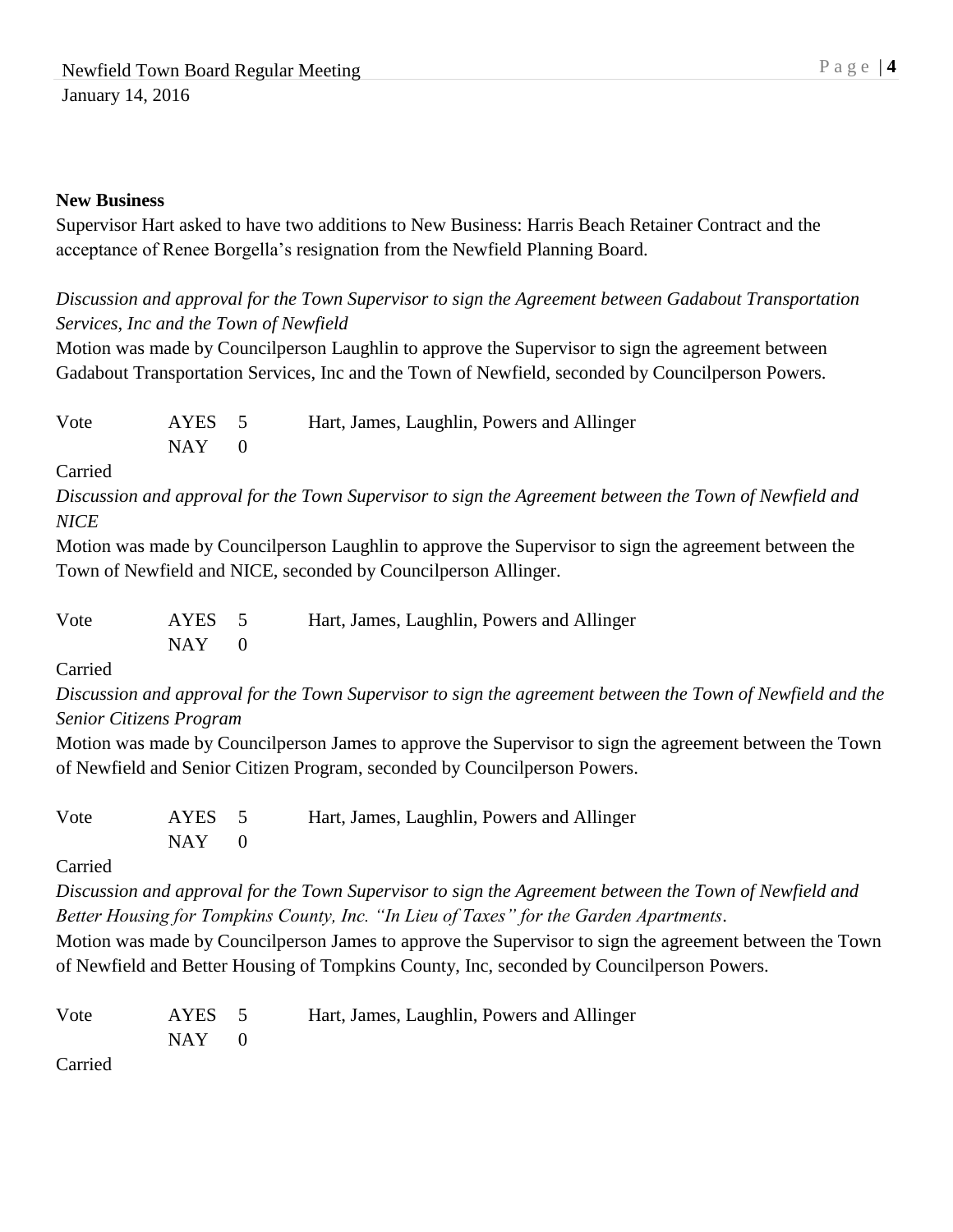*Discussion and approval for the Town Supervisor to sign the Agreement between the Town of Newfield and the Newfield Public Library*

Motion was made by Councilperson Allinger to approve the Supervisor to sign the agreement between the Town of Newfield and Newfield Public Library, seconded by Councilperson Powers.

| Vote | AYES 5  | Hart, James, Laughlin, Powers and Allinger |
|------|---------|--------------------------------------------|
|      | $NAY$ 0 |                                            |

#### Carried

*Discussion and approval of Resolution No.5-2016 to hold a public hearing to Rescind Local Law No. 3 of 2015*

# **RESOLUTION NO. 5-2016 TO HOLD A PUBLIC HEARING TO RESCIND LOCAL LAW NO. 3-2015**

WHEREAS, according to New York State General Municipal Law §3-R(5), if a town government decides to adopt a town budget with a property tax levy that exceeds the level set by the State, the town government must pass a local law to override that cap; and,

WHEREAS, adopting said local law is not predictive of the final tax levy but will provide the Newfield Town Board flexibility to exceed the Property Tax Cap if it is deemed necessary;

WHEREAS, the Town Board adopted a budget that does not exceed the 2016 tax cap requirement for the Town

NOW THEREFORE BE IT RESOLVED, that a public hearing be held before the Town Board at the Newfield Town Hall on January 19, 2016, at 7:00 o'clock in the evening concerning Local Law # 3 of 2015 Local Law Repealing the Tax Levy Limit for Fiscal Year 2016. At such time and place all persons interested in the subject matter will be heard concerning the same.

RESOLVED, further, that the Town Clerk is hereby authorized and directed to place proper notice of such public hearing in the official newspaper of the Town and to post the same in accordance with Law.

## **SEQR ACTION:** TYPE II-20

Motion was made by Councilperson Laughlin to approve a public hearing to hear public comment regarding rescinding Local Law No. 3- 2015, seconded by Councilperson Allinger.

| Vote | AYES 5    | Hart, James, Laughlin, Powers and Allinger |
|------|-----------|--------------------------------------------|
|      | $NAY = 0$ |                                            |

Carried

*Discussion and approval for the Town Supervisor to sign the Harris Beach, PLLC retainer contract*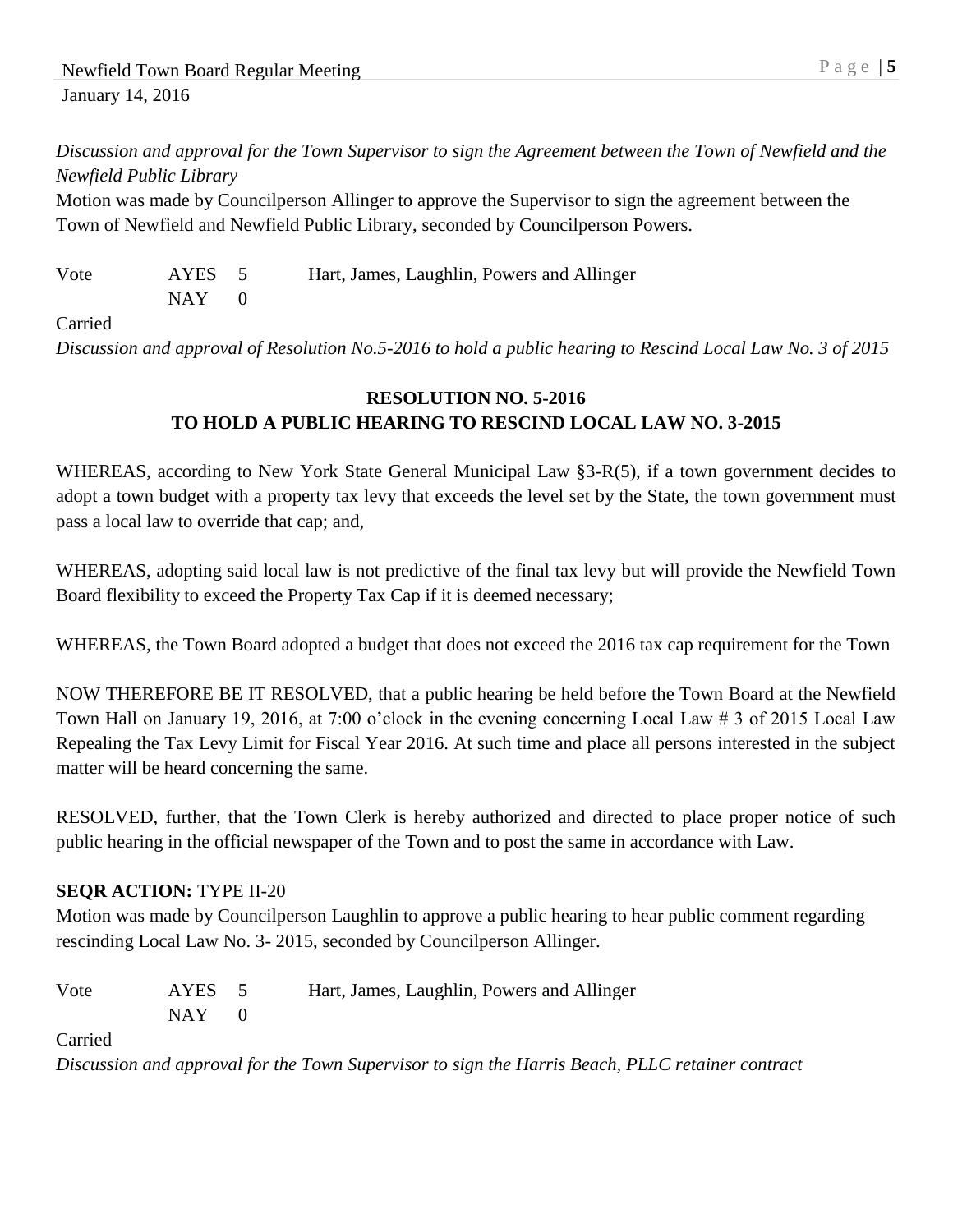Motion was made by Councilperson Laughlin to approve the supervisor to sign the retainer contract with Harris Beach PLLC, seconded by Councilperson Powers.

| Vote                                  | AYES 5  | Hart, James, Laughlin, Powers and Allinger |
|---------------------------------------|---------|--------------------------------------------|
|                                       | $NAY$ 0 |                                            |
| $\sim$ $\cdot$ $\cdot$ $\sim$ $\cdot$ |         |                                            |

Carried

*Discussion and approval of the resignation submitted by Renee Borgella from the Newfield Planning Board* Motion was made by Councilperson Laughlin to accept Renee Borgella's resignation from the Newfield Planning Board, seconded by Councilperson Powers.

| Vote    | AYES 5    | Hart, James, Laughlin, Powers and Allinger |
|---------|-----------|--------------------------------------------|
|         | $NAY = 0$ |                                            |
| Carried |           |                                            |

## **Approval of the Payment of the Abstract 13, 2015 and January 2016 Bills**

Motion was made by Councilperson Laughlin to approve the payments, seconded by Councilperson Allinger. The Board authorized the payments of the following amounts:

| <b>ABSTRACT 13-2015</b>      |             |
|------------------------------|-------------|
| <b>General Fund</b>          | \$15,105.87 |
| <b>Recreation Fund</b>       | \$2,815.39  |
| <b>Highway Fund</b>          | \$10,359.84 |
| Street light Fund            | \$108.52    |
| Sewer Fund                   | \$300.34    |
| <b>Water District 1Fund</b>  | \$6,521.23  |
| <b>Water District 2 Fund</b> | \$7,758.63  |
| Trust and Agency             | \$1,758.14  |
| <b>JANUARY 2016</b>          |             |
| General Fund                 | \$83,006.98 |
| <b>Recreation Fund</b>       | \$321.00    |
| Highway Fund                 | \$91,025.04 |
| Street light Fund            | \$1,257.46  |
| <b>Sewer Fund</b>            | \$3,426.38  |
| <b>Water District 1Fund</b>  | \$4,667.53  |
| Water District 2 Fund        | \$4,536.76  |
| Trust and Agency             | \$2,611.00  |